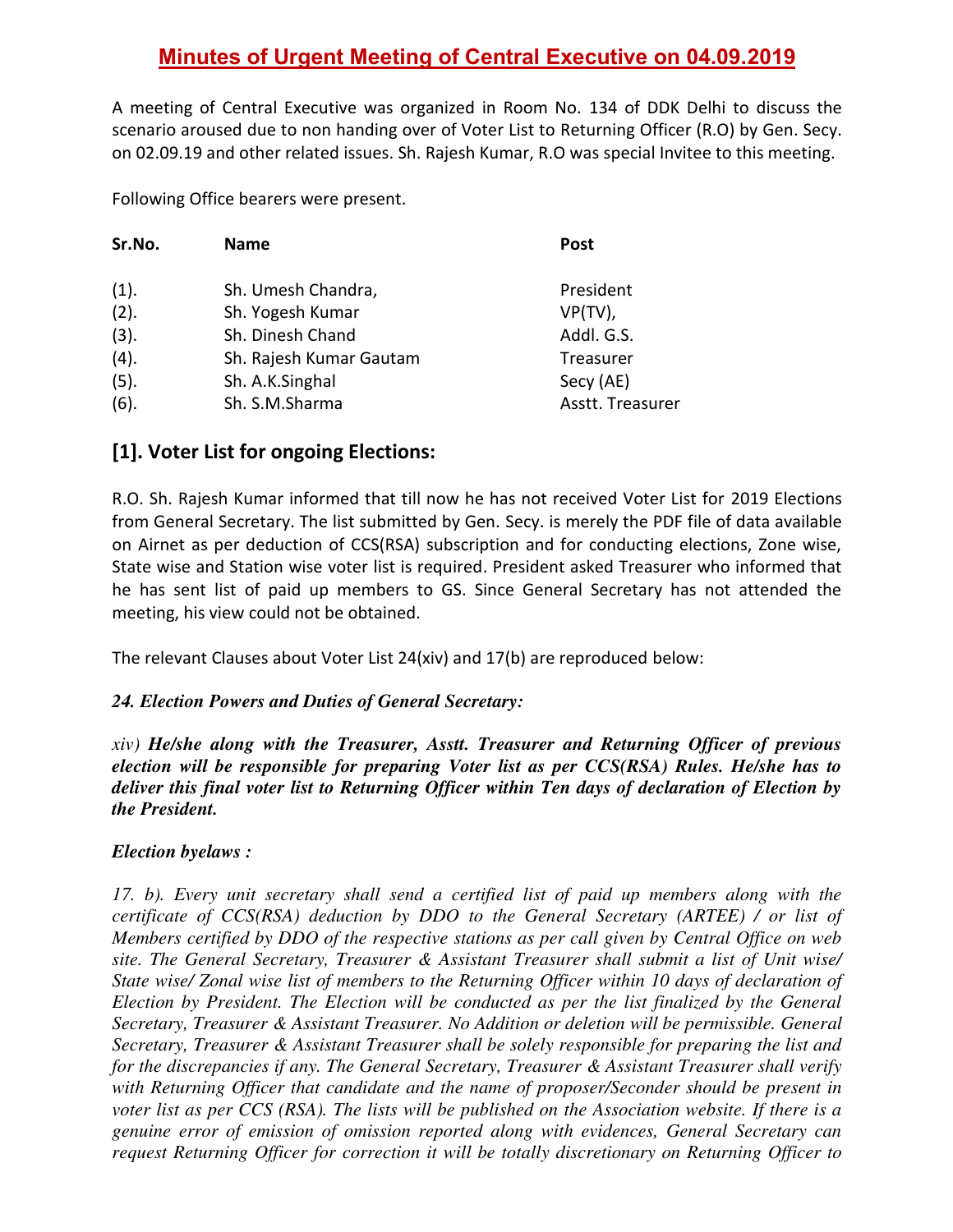*entertain any such request. This Voter list will be published on Association's website within three (3) days of handing over the list to RO by Gen.Secy. & Treasurer.*

It is amply clear from above byelaws, that GS has to handover Zone wise, State wise and Station wise list of Members to R.O. It is done by all General Secretaries in all previous elections. R.O in informed that he sent a reminder also to Gen. Secy. few days back.

It is ascertained that General Secretary has to hand over Zone wise, State wise and Station wise list of Members to RO within 10 days of Election Notification. Sensing the urgency following decisions were taken unanimously.

- (i) Voter list will be prepared by Addl. G.S., Treasurer and Asstt. Treasurer and it will be delivered to RO by 06.09.19 (AN).
- (ii) The duration of elections will not be extended and the Schedule of elections will be modified to the extent that the process of filing Nominations will commence from 09.09.2019 and it will end on 20.09.2019.

# **[2]. Resentment by Returning Officer:**

R.O informed the house that General Secretary sent him some instructions through posts and instructed him to conduct elections as per byelaws for which he has no authority. He also asked him to edit a PDF file of Voter List sent by him and insert zones and states wise to send ballots. R.O expressed his resentment on this offensive stand by Gen.Secy. He conveyed that he has voluntarily offered his services in the interest of Association and no Office bearer or Member has any right whatsoever to talk to him in an offensive manner.

House appreciated him for his services and assured him all the cooperation and conveyed that in any such case where he feels that any Office bearer/Contestant is committing in any such violation, he is at liberty to take action as per byelaws.

### **[3]. Audited Accounts for Financial Year 2018-19 :**

Balance Sheet Treasurer conveyed that Audited balance sheet and other account papers for FY 2018-19 are received by auditors and these are to be signed. These Audited accounts are to be submitted to Department and to be sent to AROS, Allahabad. This is a requirement as per CCS(RSA) Rules.

House unanimously resolved that the audited Accounts must be submitted to Department and to AROS, Allahabad after signing these by all three Signatories. President and Treasurer signed all the papers.

### **[4]. Approval of proposals for expenditure:**

House resolved that since election process is started the expenditures related to Elections and Court case only may please be cleared. All the expenditures must be done only with the Approval of Central Executive. President requested that strict financial discipline must be followed.